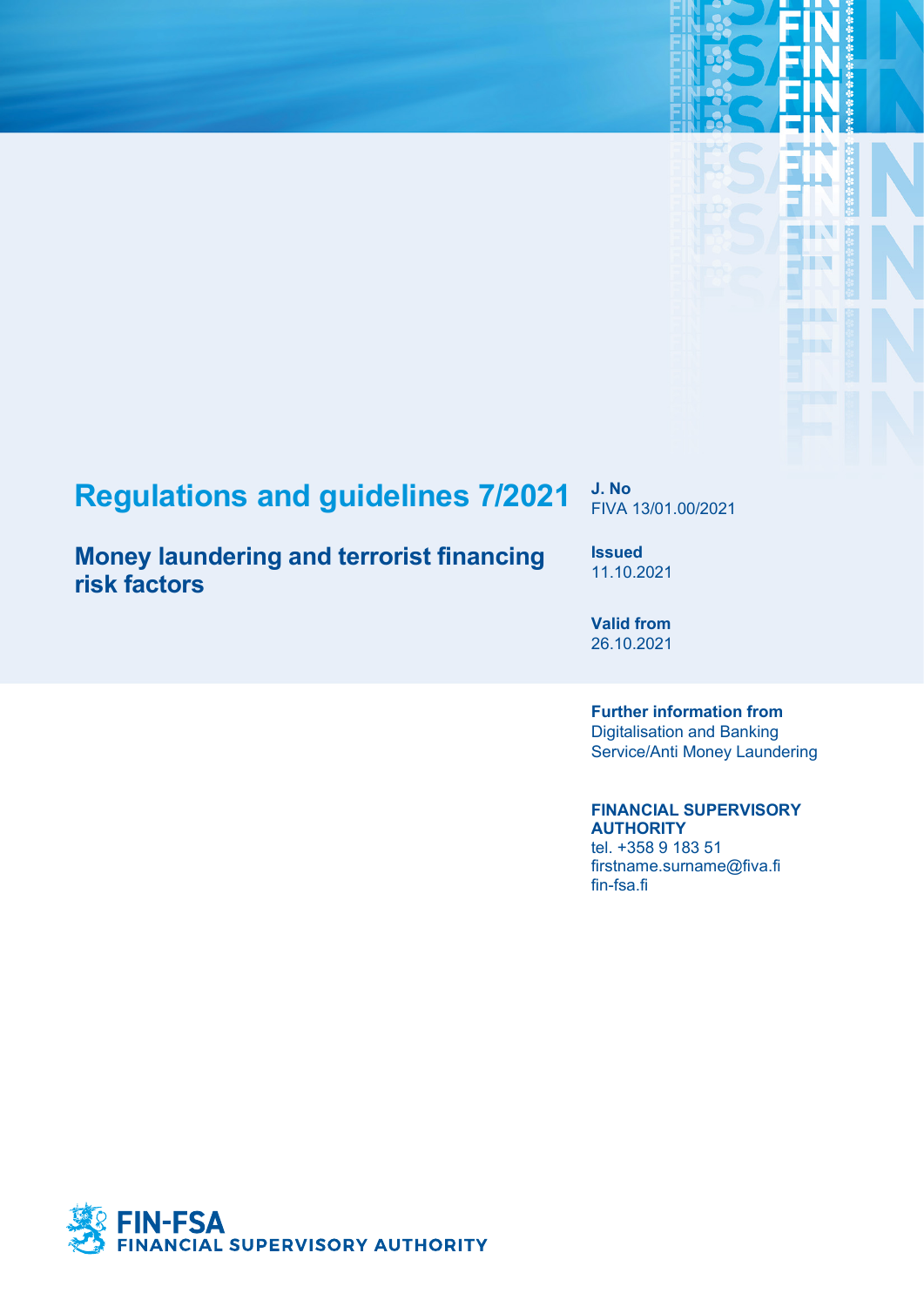Issued 11.10.2021

Valid from 26.10.2021 until further notice



2 (5)

#### **Legal nature of regulations and guidelines**

#### **Regulations**

Financial Supervisory Authority (FIN-FSA) regulations are presented under the heading 'Regulation' in FIN-FSA's regulations and guidelines. FIN-FSA regulations are binding legal requirements that must be complied with.

FIN-FSA issues regulations only by virtue of and within the limits of legal provisions that entitle it to do so.

#### **Guidelines**

FIN-FSA interpretations of the contents of laws and other binding provisions are presented under the heading 'Guideline' in FIN-FSA's regulations and guidelines.

Also recommendations and other operating guidelines that are not binding are presented under this heading, as are FIN-FSA's recommendations on compliance with international guidelines and recommendations.

The formulation of the guideline shows when it constitutes an interpretation and when it constitutes a recommendation or other operating guideline. A more detailed description of the formulation of guidelines and the legal nature of regulations and guidelines is provided on the FIN-FSA website.

[fin-fsa.fi > Regulation > Legal framework of FIN-FSA regulations and guidelines](https://www.finanssivalvonta.fi/en/regulation/legal-framework/)

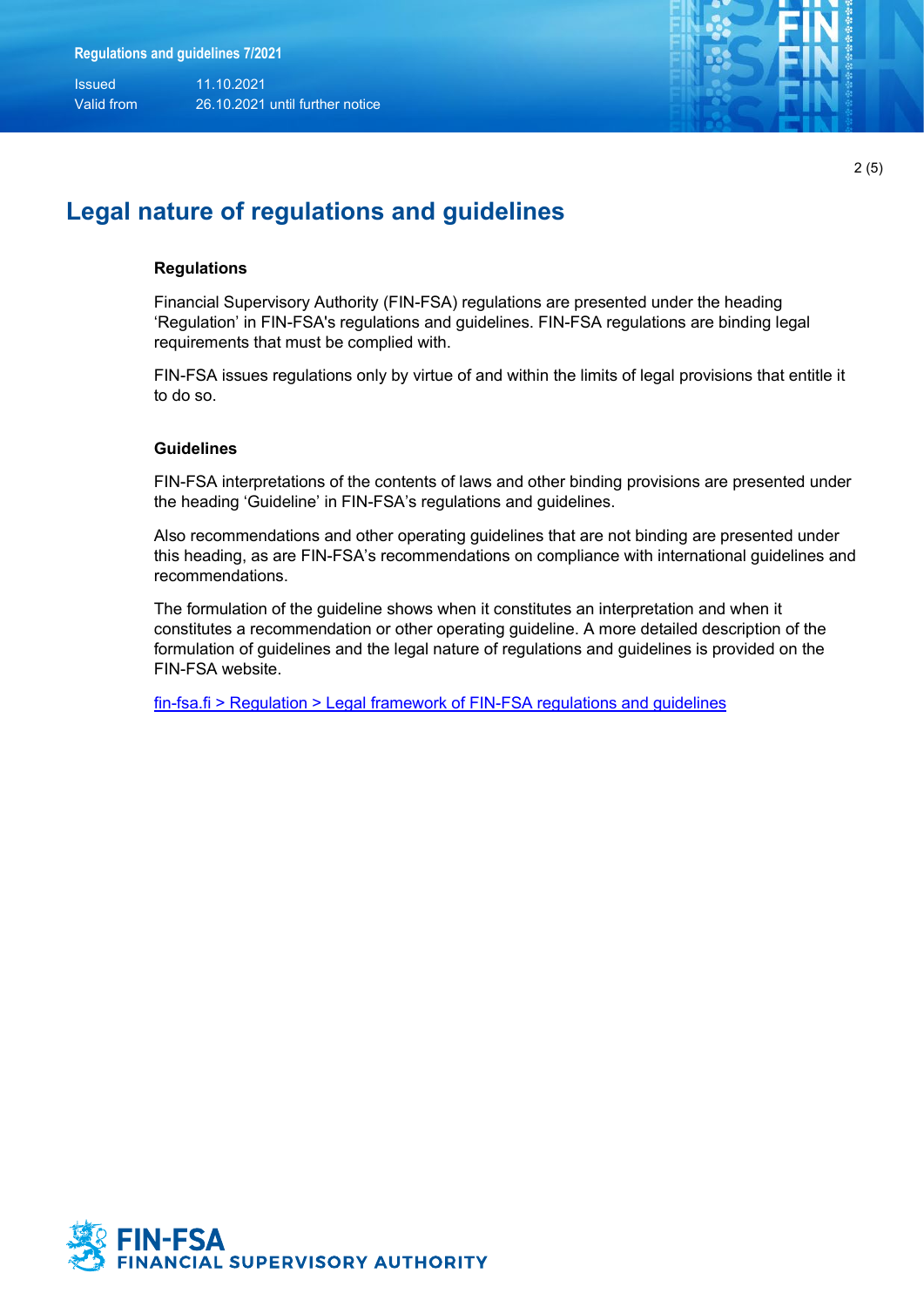Issued 11.10.2021 Valid from 26.10.2021 until further notice

## **Contents**

| <b>Scope of application</b>                           |  |
|-------------------------------------------------------|--|
| Money laundering and terrorist financing risk factors |  |

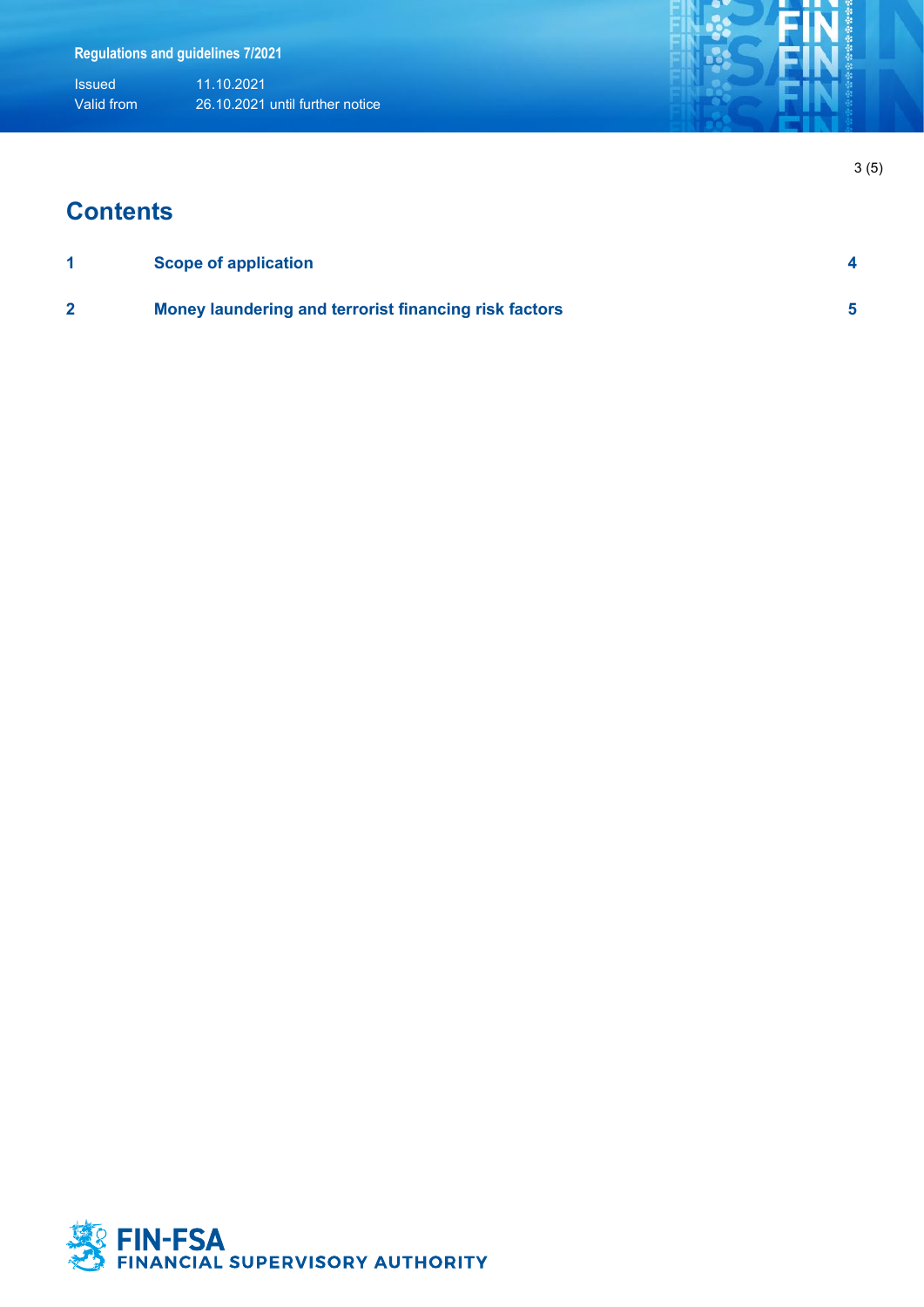Issued 11.10.2021 Valid from 26.10.2021 until further notice



4 (5)

## <span id="page-3-0"></span>**1 Scope of application**

These regulations and guidelines shall apply to the following obliged entities referred to in the Act on Preventing Money Laundering and Terrorist Financing (444/2017):

- credit institutions referred to in the Act on Credit Institutions (610/2014), branches of thirdcountry credit institutions and financial institutions belonging to the same consolidation group with a credit institution referred to in the Act on Credit Institutions
- insurance companies and special purpose vehicles referred to in the Insurance Companies Act (521/2008) where pursuing activities falling within the life assurance classes referred to in the Act on Insurance Classes (521/2008)
- branches of insurance companies from a third country as referred to in the Act on Foreign Insurance Companies (398/1995) where pursuing activities falling within the life assurance classes referred to in the Act on Insurance Classes (521/2008)
- fund management companies referred to in the Mutual Funds Act (213/2019) or custodians authorised under said Act
- investment firms referred to in the Act on Investment Services (747/2012) and branches of EEA investment firms and third-country firms
- a central securities depository, including a registration fund and settlement fund established by such a depository, as referred to in the Act on the Book-Entry System (348/2017)
- account operators referred to in the Act on the Book-Entry System and Clearing Operations and foreign corporations' Finnish offices that have been granted the rights of an account operator
- payment institutions referred to in the Payment Institutions Act (297/2010) and natural persons and legal persons referred to in sections 7, 7 a and 7 b of said Act
- foreign payment institutions referred to in the Act on the Operation of Foreign Payment Institutions in Finland (298/2010) where providing payment services in Finland through a branch or agent
- managers of alternative investment funds authorised as AIFMs in accordance with the Act on Alternative Investment Fund Managers (162/2014), branches of foreign AIFMs in Finland and AIFMs subject to the registration requirement as well as custodians authorised under said Act and Finnish branches of foreign custodians
- insurance intermediaries referred to in the Insurance Distribution Act (234/2018) and branches of foreign insurance intermediaries operating in Finland insofar as insurance falling within the life assurance classes referred to in the Act on Insurance Classes (521/2008) is concerned
- Finnish credit intermediaries referred to in the Act on Intermediaries of Consumer Credit Relating to Residential Property (852/2016) and Finnish branches of foreign credit intermediaries